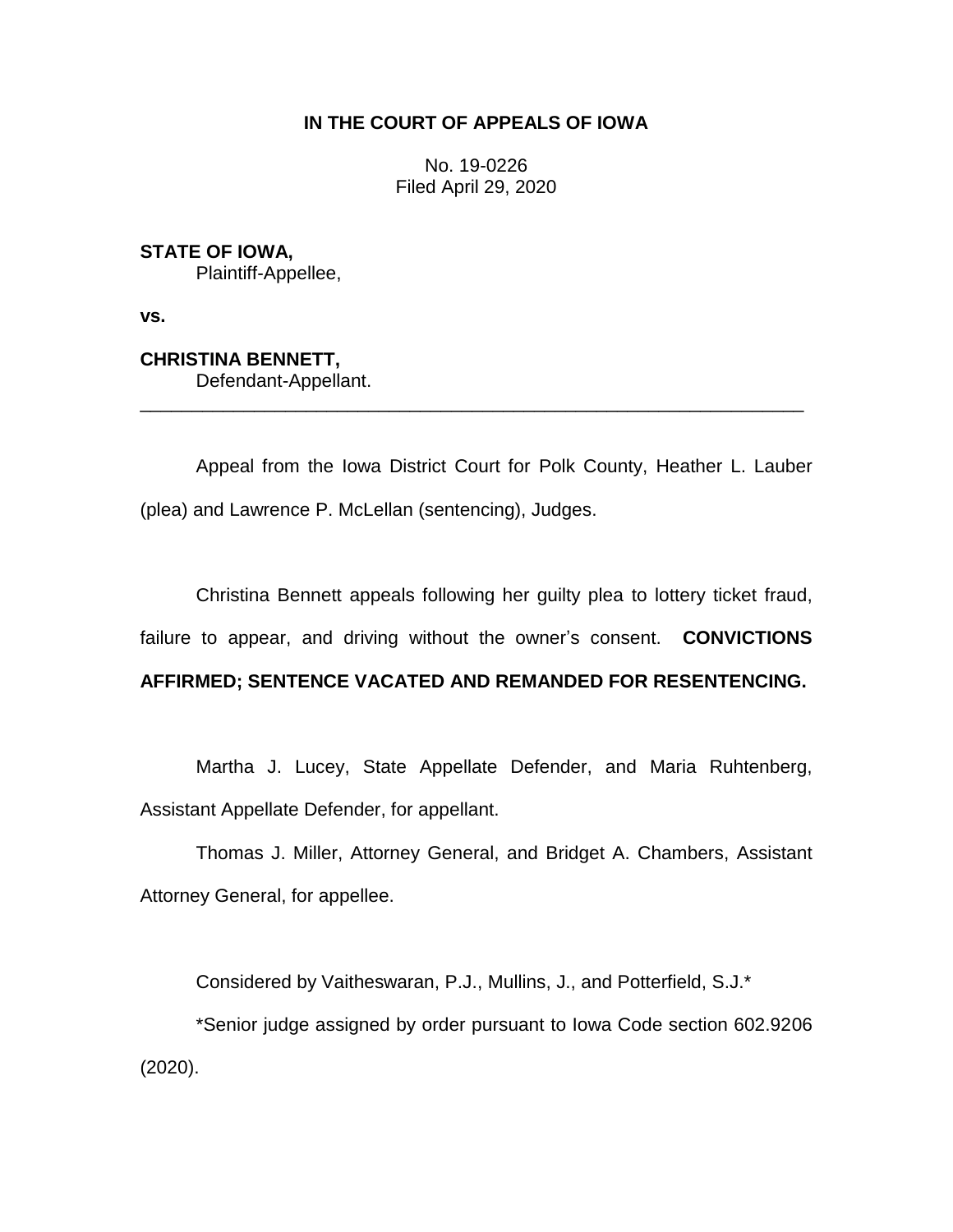### **VAITHESWARAN, Presiding Judge.**

 $\overline{a}$ 

Christina Bennett pled guilty to lottery ticket fraud, failure to appear, and driving without the owner's consent. *See* Iowa Code §§ 99G.36(1), 811.2(8), 714.7 (2018). The district court sentenced her to prison terms not exceeding five years, five years, and two years respectively, and ordered the terms to "run consecutive to each other" and consecutive to a sentence imposed following a probation violation, for a total prison term not exceeding fourteen years.<sup>1</sup>

On appeal, Bennett argues (1) the prosecutor breached the plea agreement when he recommended incarceration rather than probation, and her attorney was ineffective in failing to challenge the breach; (2) the district court erred in ordering her to reimburse the sheriff for jail room-and-board expenses without determining her reasonable ability to pay those expenses; and (3) if the reimbursement order was a civil judgment rather than a criminal restitution order, the statute authorizing payment of the expenses without affording her the opportunity to be heard violated due process.<sup>2</sup>

<sup>&</sup>lt;sup>1</sup> The district court's sentencing order also included the following provision: RESTITUTION. Defendant is ordered to make restitution in the amount of \$TBD. Payment(s) shall be made to the Clerk of Criminal Court, Polk County Courthouse, Fifth & Mulberry Streets, Des Moines, IA 50309. The Clerk shall forward payment(s) to  $\qquad \qquad$ . If the amounts of restitution are not available at the time of sentencing, a supplemental order will follow.

 $2$  The supreme court held legislative changes that preclude the right of appeal from convictions following guilty pleas and preclude ineffective-assistance-of-counsel claims in criminal cases from being decided on direct appeal "apply only prospectively and do not apply to cases pending on July 1, 2019." *State v. Macke*, 933 N.W.2d 226, 235 (Iowa 2019); *see also State v. Ross*, \_\_\_ N.W.2d \_\_\_, \_\_\_, 2020 WL 1651698, at \*2 (Iowa 2020) ("We may decide such claims on direct appeal if the appeal was already pending on July 1, 2019, when Senate File 589 eliminating the ability to pursue ineffective-assistance claims on direct appeal, took effect."). Bennett's plea was accepted on September 24, 2018, her sentence was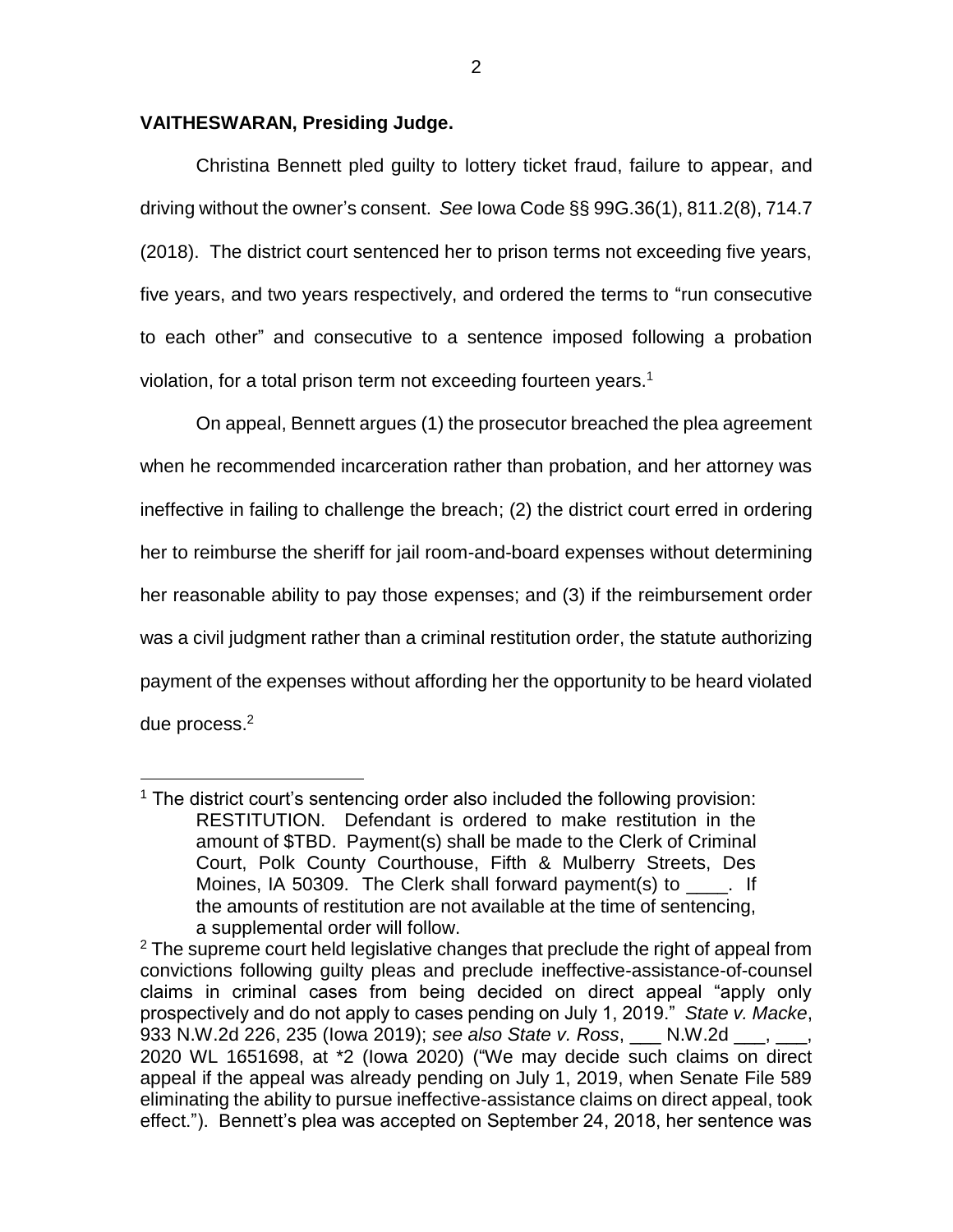### *I***.** *Breach of Plea Agreement – Ineffective Assistance of Counsel*

Generally, a defendant must establish deficient performance and prejudice. *Strickland v*. *Washington*, 466 U.S. 668, 687 (1984). But where the claim is grounded on the breach of a plea agreement and a breach is established, prejudice is presumed. *See Macke*, 933 N.W.2d at 237 (stating counsel's "failure to object" to the State's breach of a "plea agreement to jointly recommend a deferred judgment and probation" constituted "ineffective assistance of counsel, with prejudice . . . presumed"). We find the record adequate to address the issue. *Id*. at 236 ("[W]e find the record is sufficient under the rules governing guilty pleas.").

The prosecutor handling the plea hearing described the agreement as follows:

It is my understanding at this time Miss Bennett will enter guilty pleas to lottery ticket fraud in FECR310686, also failure to appear in FECR320835 and finally operating without owner's consent in FECR313746. My understanding is at the time of sentencing, the parties will recommend that these sentences all run consecutive to each other and to the defendant's probation for which she is currently on *that there would be a three-year probation recommendation*, that she would be required to complete substance abuse treatment, aftercare, color code and that the minimum fines, law enforcement surcharges would all apply. Finally, at the time of sentencing, the State will dismiss FECR313746 as well as Count II and I am not sure which number that is. I'll defer to defense counsel to clarify that. I am told, although the order doesn't really say this that [was] filed, that the plan was that she would be allowed to do treatment pending sentence at Prelude or somewhere so that's the State's recommendation. That's my understanding of the status at this time.

(Emphasis added.) Bennett's attorney agreed with the summation. After clarifying

which charge would be dismissed, he stated,

 $\overline{a}$ 

imposed on January 2, 2019, and her notice of appeal was filed on February 4, 2019. Accordingly, we may consider her claim.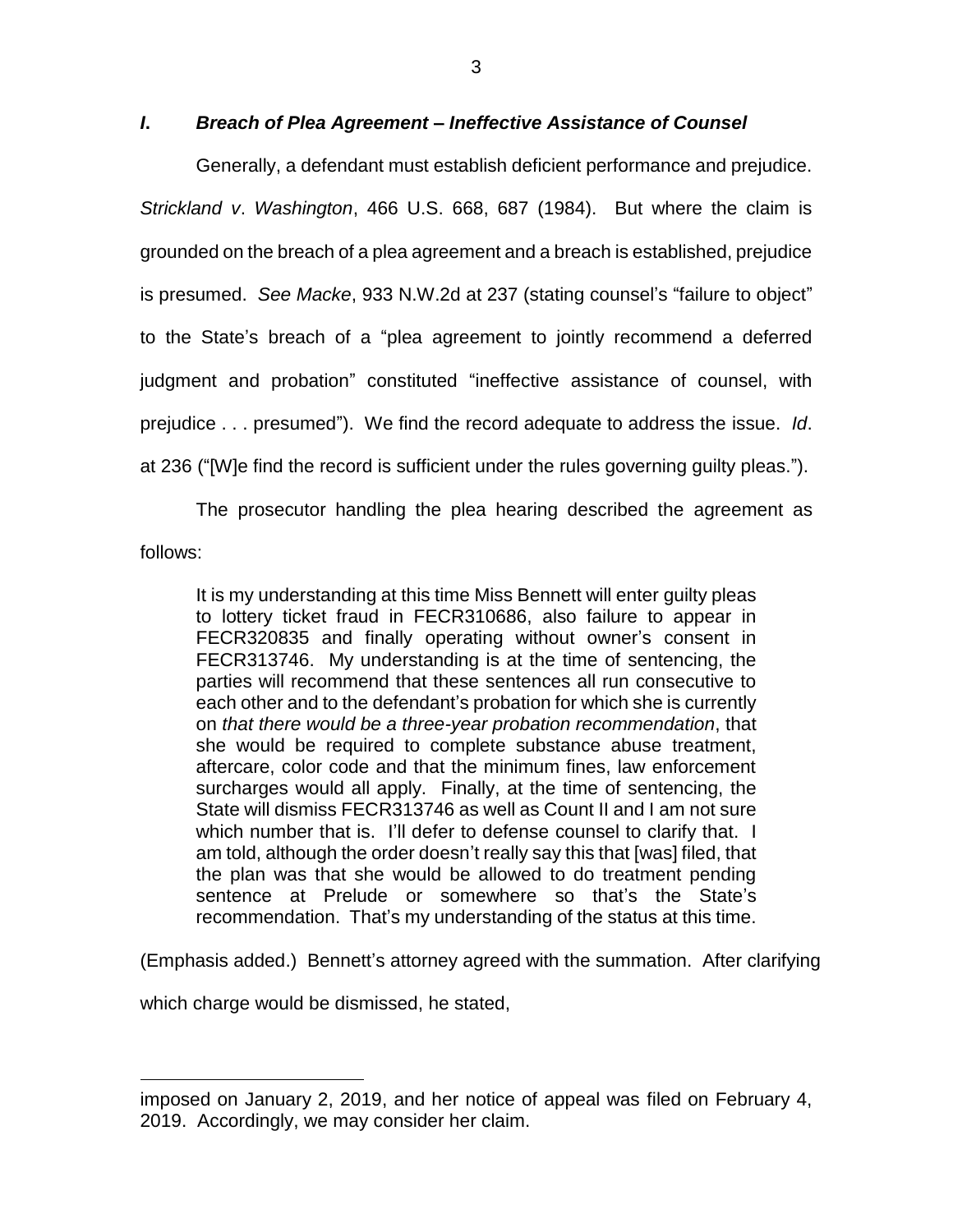The only addition I would make is that . . . defense would be allowed to argue for deferred judgment and that the State wouldn't certainly recommend a deferred judgment but that the defendant would be allowed to argue for deferred judgment as Miss Bennett is deferredeligible at the time of sentencing. Otherwise that is, I believe, all the record that needs to be made at this time.

The district court memorialized the agreement in an order accepting the plea and

scheduling a sentencing hearing:

Barring any new criminal activity or violation of this order, at sentencing the parties will recommend: 5 YEARS, 5 YEARS, 2 YEARS, CONSECUTIVE TO EACH OTHER AND TO THE DEFENDANT'S PROBATION; *3 year probation*, Substance Abuse Evaluation/Treatment/Aftercare, Color Code, Minimum fines +35%, LEI Surcharge, DNA, Restitution Court Costs. The State will recommend dismissal of FECR313746 Count II. On any new criminal charge or violation of this order, established by a preponderance of evidence, the State is not bound by this agreement.

(Emphasis added.)

At the sentencing hearing, the State advocated for a prison term rather than

probation. The prosecutor stated:

[I]t's the State's recommendation that the Court in this matter sentence the defendant as . . . it relates to FECR310686, we respectfully ask the Court to sentence the defendant to a prison term not to exceed five years. As it relates to FECR320835, we recommend the Court sentence the defendant to a term not to exceed five years. And as it relates to FECR313746, operating a motor vehicle without owner's consent, we recommend the Court sentence the defendant to two years.

Furthermore, Your Honor, we respectfully ask the Court to run the sentences consecutive to each other for a term not to exceed . . . 12 years.

The prosecutor explicitly argued against probation, citing Bennett's "criminal

history" and prior "opportunities to be on probation." He reiterated:

We zealously advocate that this Court adopt that recommendation by the [presentence investigation report] because they've looked at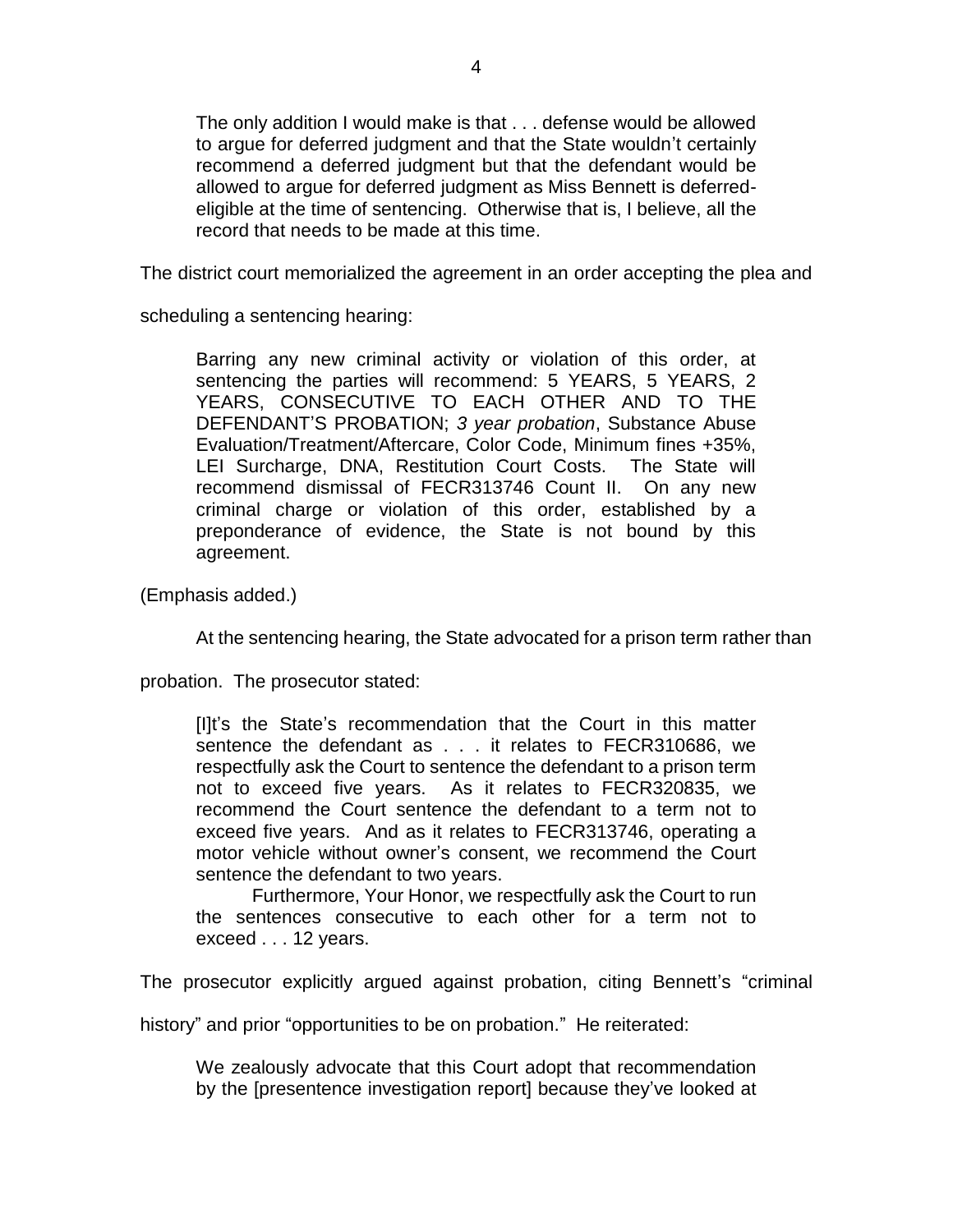all the necessary factors and have made a determination that she cannot be supervised in community corrections.

And without beating a dead horse, Judge, how many times do you give someone an opportunity to reform or to at least change criminal behavior and criminal thinking? This has gone on too long. . . .

. . . .

. . . . These are not accidents. These are acts by this defendant, and each one of those victims and/or crimes need justice to be served. And the only way justice will be served is if she's held accountable for each count and run together for a total term not to exceed 12 years.

As noted, the district court accepted the State's recommendation and sentenced Bennett to prison. On our de novo review, we conclude the State breached the plea agreement by recommending prison rather than probation.

In reaching this conclusion, we have considered the State's argument that the plea agreement did not bind the State because Bennett breached certain conditions. That was not the basis of the prosecutor's sentencing recommendation. He made no mention of a breach by Bennett, relying instead on Bennett's criminal history and her lack of success on probation. "We are unwilling to assume the plea agreement was later modified or waived off the record." *Macke*, 933 N.W.2d at 237. The State's post-hoc rationale cannot mitigate the breach.

Having found a breach of the plea agreement, we further conclude "[d]efense counsel 'was duty-bound to object.'" *Id*. (quoting *State v*. *Lopez*, 872 N.W.2d 159, 169 (Iowa 2015)). "We remand the case for resentencing by a different judge. On remand, the prosecutor is required to honor the plea agreement by jointly recommending" probation. *Id*. (internal citation omitted). The conviction is affirmed. *Id*.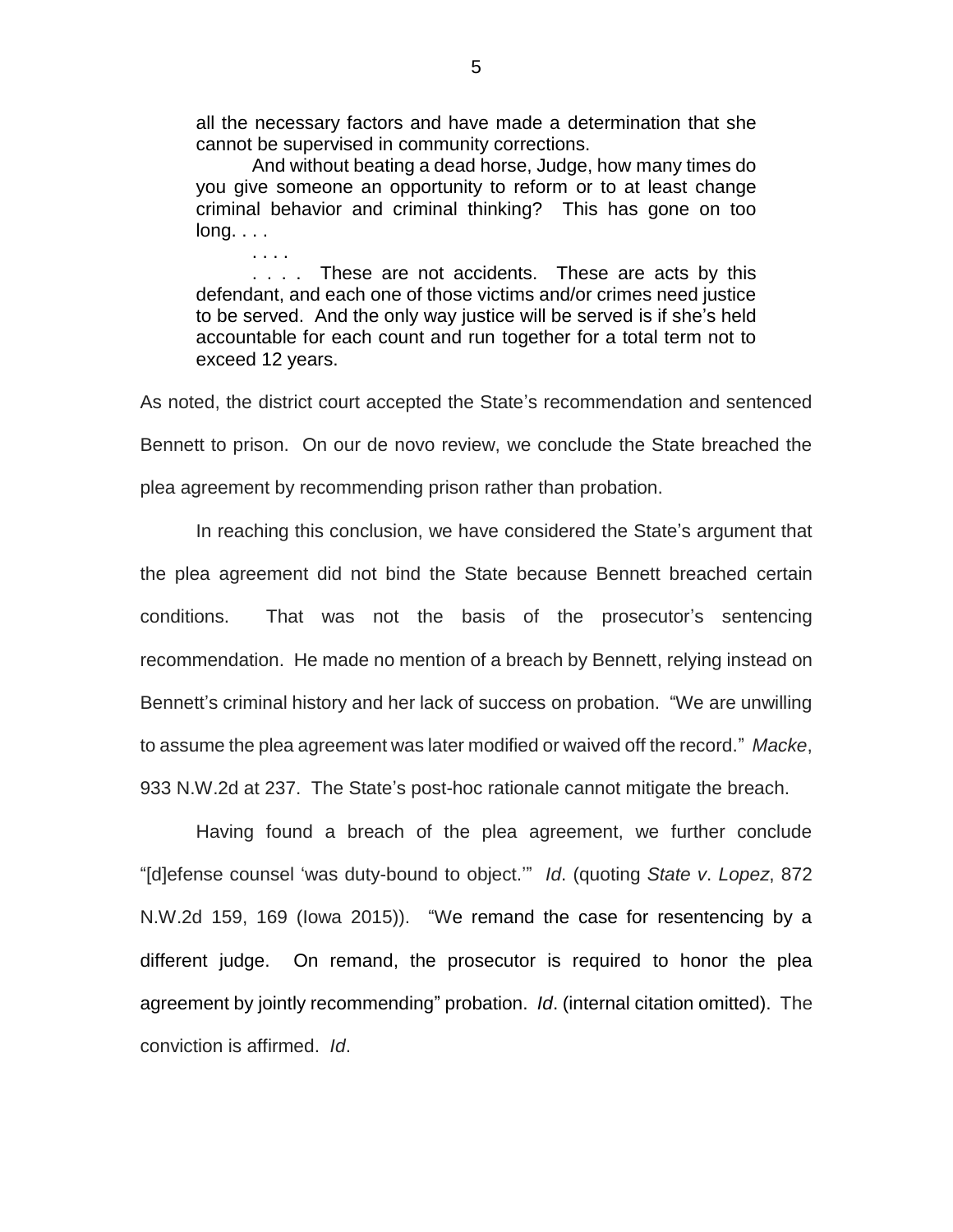### *II. Reimbursement of Jail Expenses – Reasonable Ability to Pay*

After sentencing, the sheriff filed a claim for reimbursement of \$1815 in jail room-and-board expenses together with an administrative charge. The claim was filed in the criminal case "pursuant to Iowa Code section 356.7," which authorizes the sheriff to charge an adult "who has been convicted of a criminal offense" for "room and board provided to the prisoner." Iowa Code § 356.7(1). The county attorney followed up by filing an application for reimbursement pursuant to the same provision. The district court approved the claim "pursuant to Iowa Code [section] 356.7." The approval order included the following language:

IF YOU DISPUTE THE AMOUNT OWED, PLEASE CONTACT THE POLK COUNTY JAIL AT 515-323-5411 OR VISIT THEIR WEBSITE AT

httos://www.polkcountviowa.00visheriff/divisionsidetention/inmateroom-board.

ANY DEFENDANT AGGRIEVED BY THE ABOVE ORDER MAY FILE AN APPLICATION WITH THE COURT TO HAVE THE COURT REEXAMINE THIS DECISION. THE APPLICATION MUST BE FILED WITHIN 15 DAYS AFTER THE FILING OF THE COURT'S ORDER (SEE IOWA RULE OF CIVIL PROCEDURE 1.1007) Payments may be mailed or made in person: Attn: Accounting Clerk Polk County Jail 1985 NE 51st Place Des Moines, Iowa 50313

The order was mailed to Bennett's home address.

On appeal, Bennett argues the claim "for reimbursement of jail fees is a restitution order in a criminal case and the trial court erred by ordering [her] to pay room and board for time spent in jail without finding that she had the reasonable ability to pay." Although we have vacated the sentencing order based on the prosecutor's breach of the plea agreement, we find it necessary to address this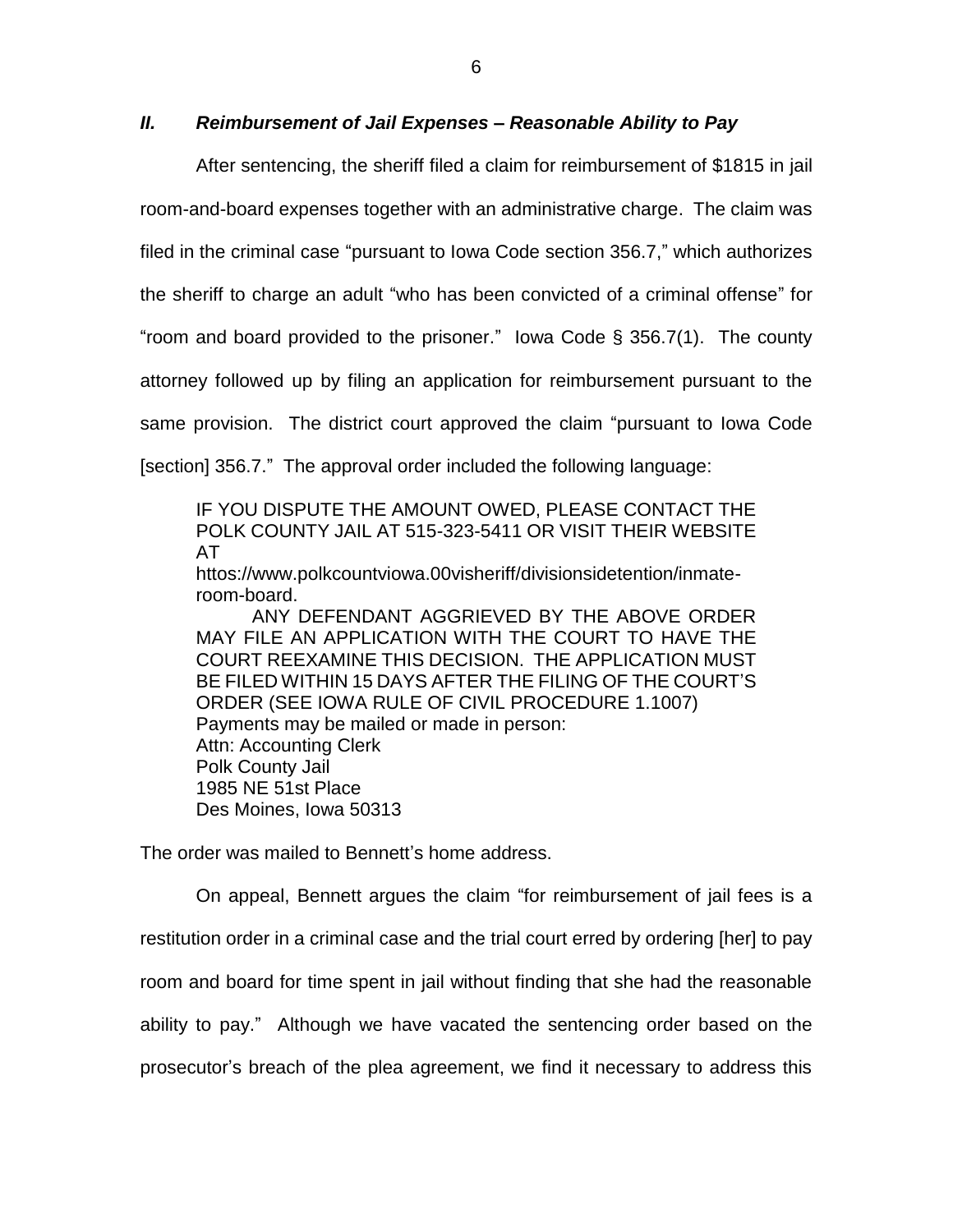challenge to the reimbursement order because, as will be discussed, the order is distinct from the sentencing order.

We begin with *State v*. *Albright*, 925 N.W.2d 144, 159 (Iowa 2019), a recent opinion addressing the procedure to be followed in ordering criminal restitution under Iowa Code chapter 910. The court described "two categories of restitution" under the statute and explained "[t]he court can only order restitution for items in [the] second category to the extent the offender has the reasonable ability to pay." *Albright*, 925 N.W.2d at 159. The court concluded, "Courts must wait to enter a final order of restitution until all items of restitution are before the court. Once the court has all the items of restitution before it, then and only then shall the court make an assessment as to the offender's reasonable ability to pay." *Id.* at 162. Among the restitution costs listed in the second category are "[c]ourt costs including correctional fees approved pursuant to section 356.7." *See* Iowa Code  $§ 910.2(1)(c)(5)$ .

We turn to *State v*. *Gross*, 935 N.W.2d 695, 699–702 (Iowa 2019), which addressed correctional fees approved pursuant to section 356.7. Specifically, the court asked, "[I]s recovery of jail fees under section 356.7 always subject to a reasonable-ability-to-pay screen or only when such fees are intentionally included in a restitution order?" *Gross*, 935 N.W.2d at 703. The court concluded that, although the reimbursement claim was filed in the criminal case, "This case . . . involves an order with the effect of a civil judgment and not a criminal restitution order." *Id*. at 704. The court recognized that "reasonable ability to pay is a constitutional prerequisite for a criminal restitution order such as that provided by Iowa Code chapter 910." *Id*. (citation omitted). Because Gross did "not contend"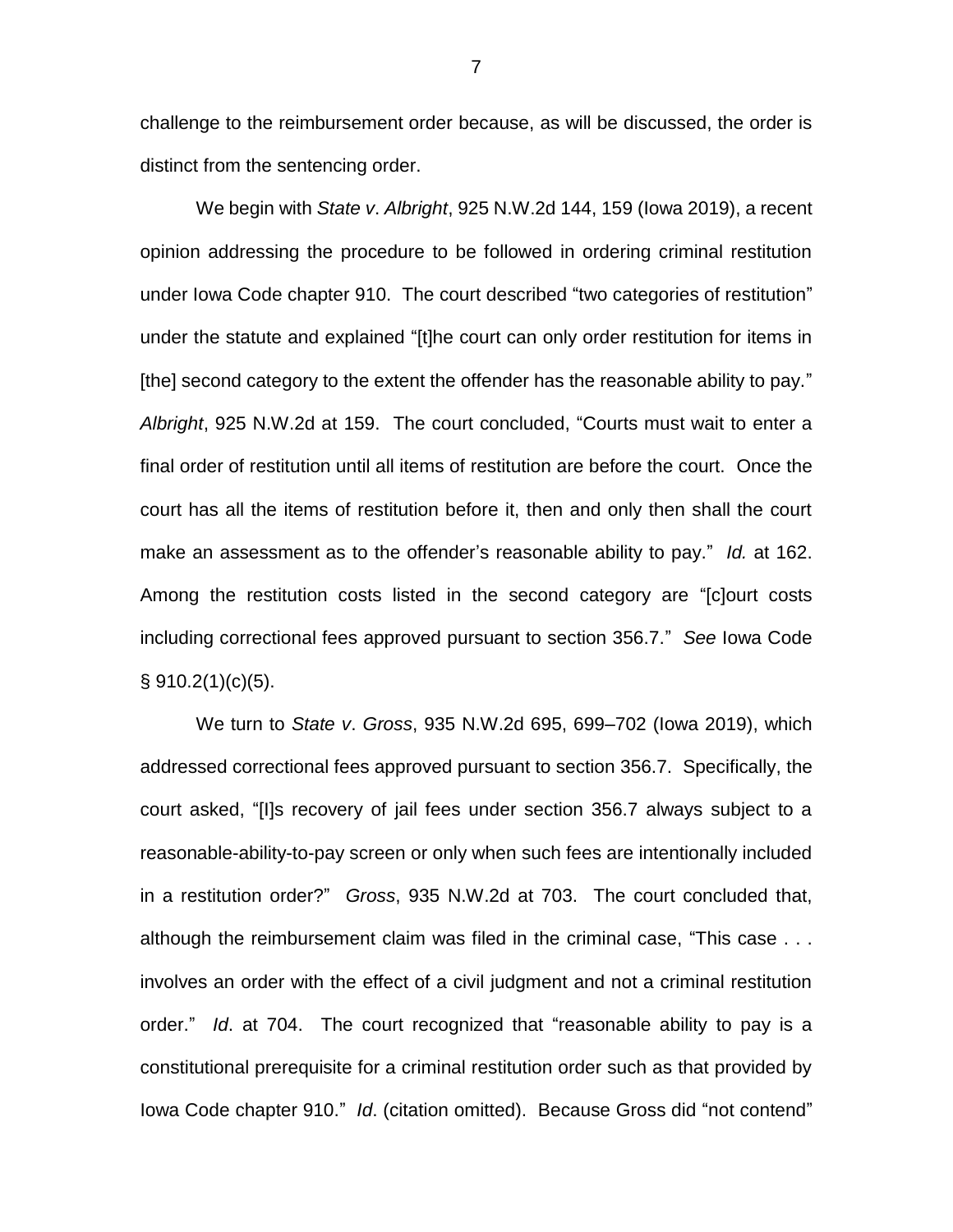that a reimbursement order under section 356.7 was "subject to the same constitutional constraints," the court left for "another day" the issue of whether a reasonable-ability-to-pay determination attached to a section 356.7 order. *Id*.

The question here is the same as the question asked and answered in *Gross*: is the post-sentencing reimbursement order a restitution order under chapter 910 or a civil judgment under section 356.7? The reimbursement order filed in Bennett's case is identical to the order filed in Gross's case. *See id*. at 697. Accordingly, we conclude the order is a section 356.7 civil judgment rather than a chapter 910 criminal restitution order. *Cf. id*. at 704.

We turn to Bennett's assertion that the court was obligated to determine her reasonable ability to pay the expenses before filing the reimbursement order. She acknowledges she "did not object to the order" but argues she may nonetheless raise the issue on appeal because "[t]he sentence is illegal."

The court considered this precise error-preservation issue in *Gross*. *Id*. at 698–99. There, the State argued the defendant was obligated to file a motion to reconsider the reimbursement order if he wished to challenge the order on appeal. The court found the issue intertwined with the merits. *Id*. at 698. Specifically, the court stated:

If the award of jail fees is the equivalent of a civil judgment, then the State may have a point that Gross should have sought reconsideration under Iowa Rule of Civil Procedure 1.904(2). If the award of jail fees is part of restitution, then Gross can raise the lack of a reasonable-ability-to-pay hearing for the first time in a timely direct appeal.

*Id*. at 699. The court proceeded to the merits and, as noted, held the reimbursement order was a civil judgment. *Id*. at 699, 704. The court's conclusion